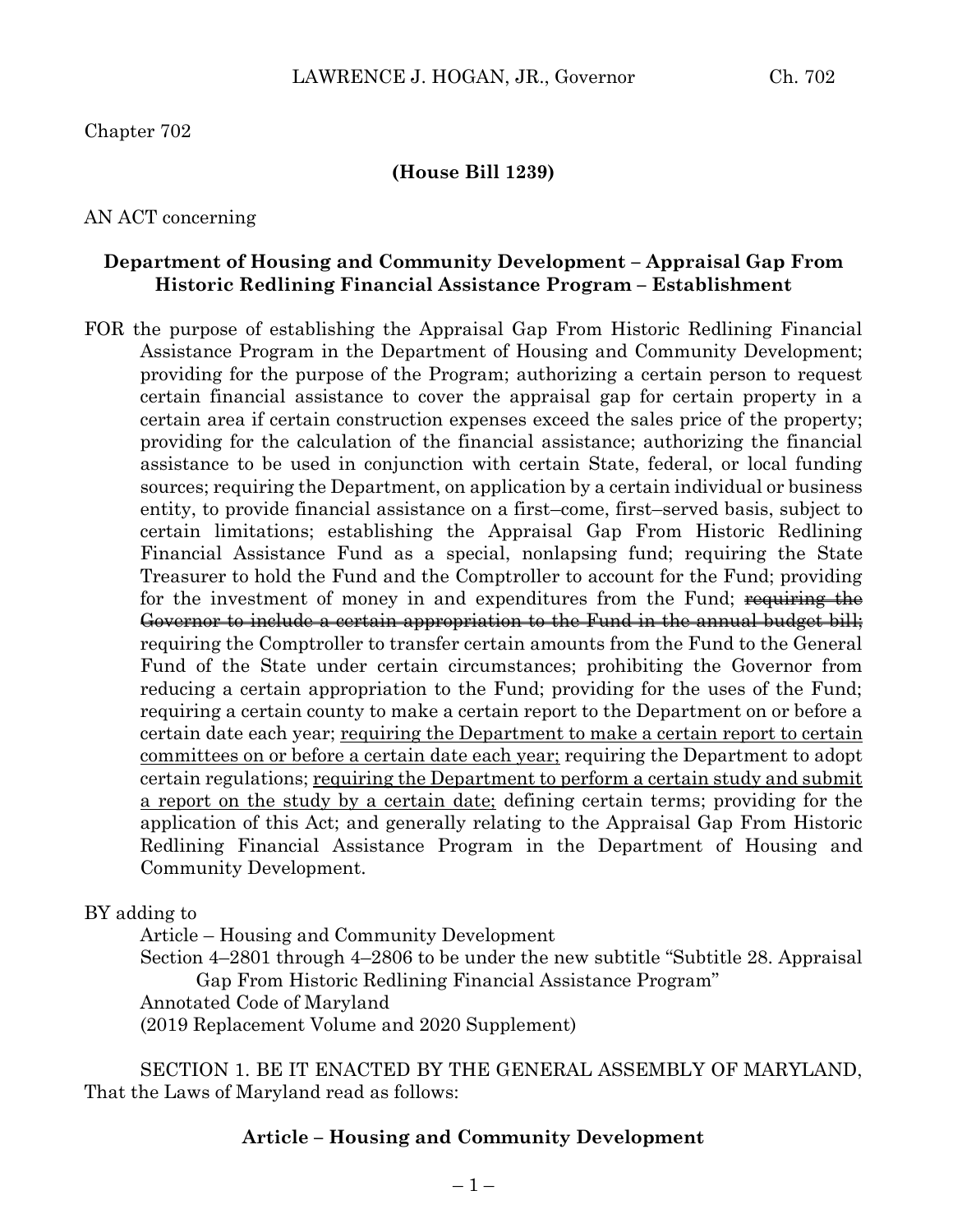# **SUBTITLE 28. APPRAISAL GAP FROM HISTORIC REDLINING FINANCIAL ASSISTANCE PROGRAM.**

**4–2801.**

**(A) IN THIS SUBTITLE THE FOLLOWING WORDS HAVE THE MEANINGS INDICATED.**

**(B)** "**AFFORDABLE" MEANS THAT MONTHLY HOUSING COSTS DO NOT EXCEED 30% OF A HOUSEHOLD'S INCOME, WHERE THE HOUSEHOLD'S INCOME DOES NOT EXCEED 80% OF THE STATEWIDE MEDIAN INCOME FOR A HOUSEHOLD OF LIKE SIZE.**

**(C) "APPRAISAL GAP" MEANS THE AMOUNT BY WHICH THE TOTAL COST OF ELIGIBLE CONSTRUCTION EXPENSES EXCEEDS THE CONTRACT SALES PRICE OF A QUALIFIED PROPERTY WHEN IT IS INITIALLY SOLD TO AN OWNER–OCCUPANT.**

**(D) (1) "ELIGIBLE CONSTRUCTION EXPENSES" MEANS ANY AMOUNT THAT IS EXPENDED ON THE CONSTRUCTION OR SUBSTANTIAL REHABILITATION OF A QUALIFIED PROPERTY.**

**(2) "ELIGIBLE CONSTRUCTION EXPENSES" INCLUDES ANY AMOUNT EXPENDED ON:**

- **(I) ACQUISITION COSTS;**
- **(I) (II) ROOF REPAIR AND REPLACEMENT;**
- **(II) (III) CHIMNEY REPAIR AND LINING;**
- **(III) (IV) INTERNAL AND EXTERNAL DOORS;**
- **(IV) (V) WINDOWS;**
- **(V) (VI) MASONRY;**
- **(VI) (VII) FLOOR JOISTS;**
- **(VII) (VIII) FINISHED FLOORING;**
- **(VIII) (IX) FRAMING;**
- **(IX) (X) STRUCTURAL REPAIRS;**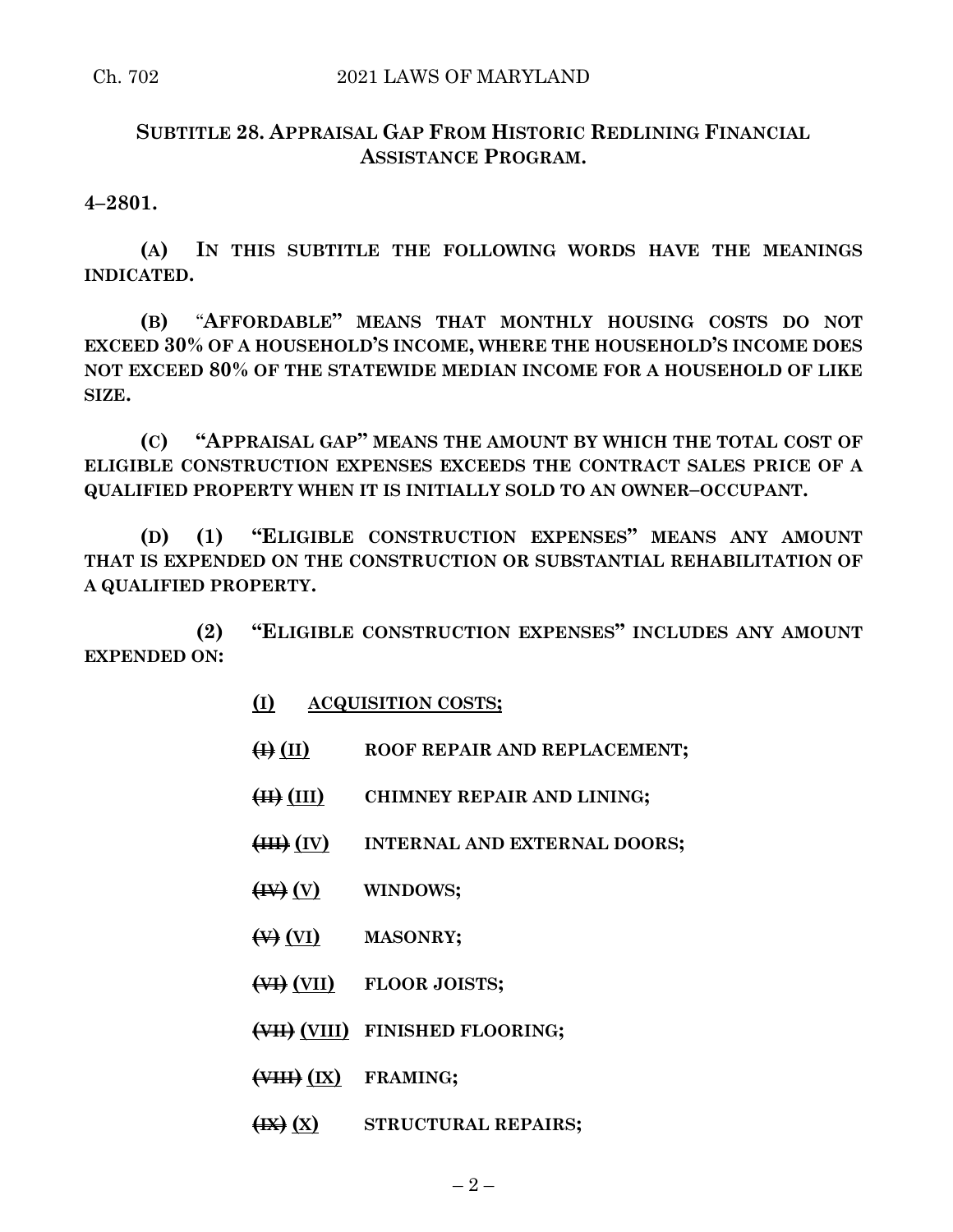## LAWRENCE J. HOGAN, JR., Governor Ch. 702

#### **(X) (XI) FOUNDATION REPAIRS;**

**(XI) (XII) PLUMBING, ELECTRICAL, AND MECHANICAL SYSTEMS;**

**(XII) (XIII) ARCHITECTURAL AND ENGINEERING CONSULTING**

**FEES;**

**(XIII) (XIV) TOOLS AND EQUIPMENT RENTAL; AND**

**(XIX) (XV) NEW CONSTRUCTION.**

**(E) "FINANCIAL ASSISTANCE" DOES NOT INCLUDE:**

- **(1) LOANS; OR**
- **(2) FORGIVABLE LOANS; OR**

**(3) OTHER INSTRUMENTS THAT WOULD CREATE DEBT THROUGH PROPERTY LIENS ON QUALIFIED PROPERTY UNDER THIS SUBTITLE.**

**(F) "FUND" MEANS THE APPRAISAL GAP FROM HISTORIC REDLINING FINANCIAL ASSISTANCE FUND ESTABLISHED UNDER THIS SUBTITLE.**

**(G) "QUALIFIED PROJECT" MEANS THE CONSTRUCTION OR SUBSTANTIAL REHABILITATION OF A QUALIFIED PROPERTY IF THE ELIGIBLE CONSTRUCTION EXPENSES DO NOT EXCEED \$500,000.**

**(H) "QUALIFIED PROPERTY" MEANS RESIDENTIAL REAL PROPERTY THAT IS:**

**(1) NEWLY CONSTRUCTED OR A FORMERLY VACANT STRUCTURE THAT HAS BEEN SUBSTANTIALLY REHABILITATED;**

**(2) LOCATED IN:**

**(I) A LOW–INCOME CENSUS TRACT AS DEFINED BY THE U.S. DEPARTMENT OF HOUSING AND URBAN DEVELOPMENT; AND**

**(II) AN AREA DESIGNATED AS A SUSTAINABLE COMMUNITY UNDER § 6–205 OF THIS ARTICLE; AND**

**(3) CONSTRUCTED OR REHABILITATED WITH THE PURPOSE OF BEING SOLD TO AN OWNER–OCCUPANT AT AN AFFORDABLE SALES PRICE.**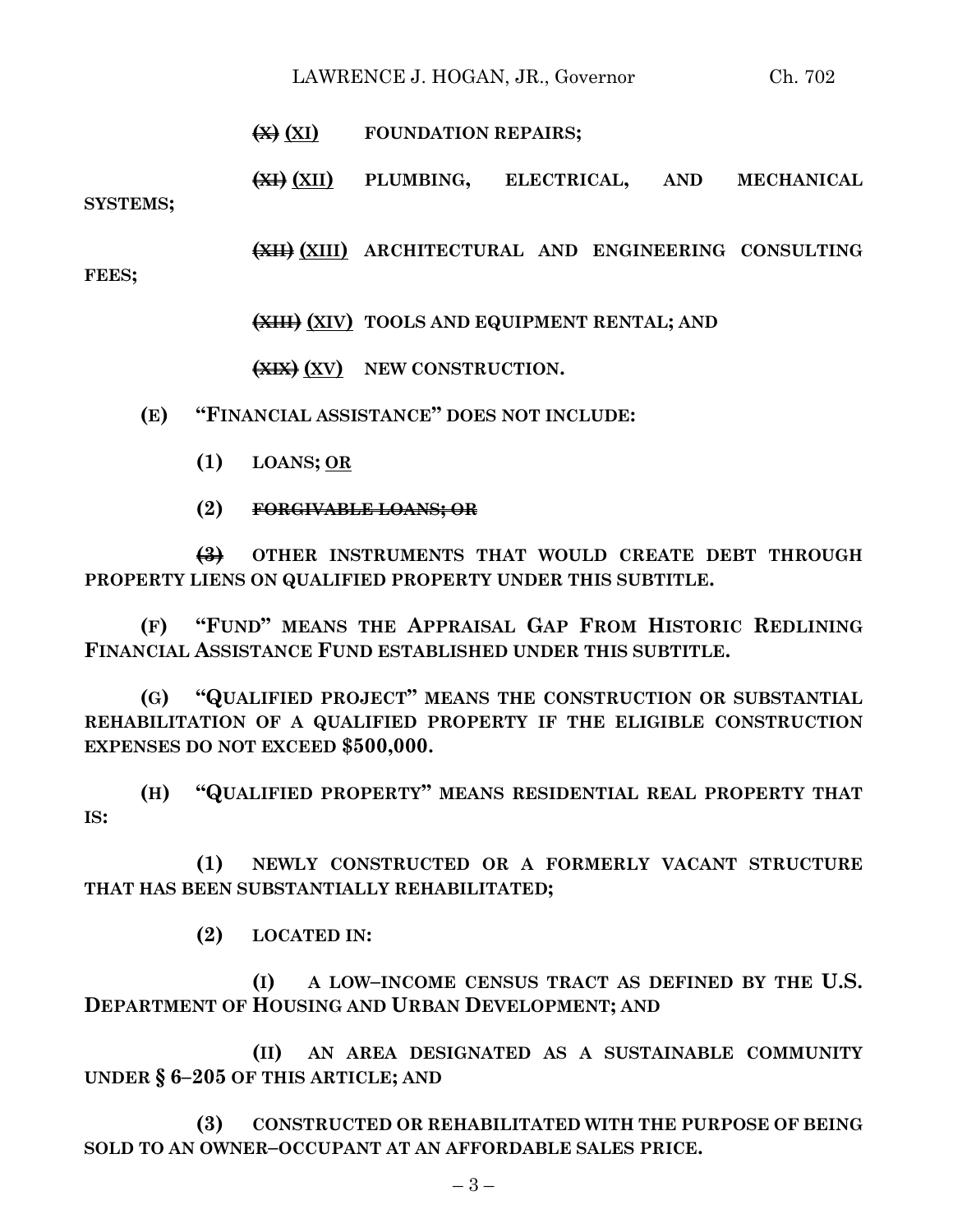## **4–2802.**

**(A) THERE IS AN APPRAISAL GAP FROM HISTORIC REDLINING FINANCIAL ASSISTANCE PROGRAM IN THE DEPARTMENT.**

**(B) THE PURPOSE OF THE PROGRAM IS TO MAKE FINANCIAL ASSISTANCE AVAILABLE TO AFFORDABLE HOUSING DEVELOPERS WORKING IN LOW–INCOME CENSUS TRACTS IN ORDER TO HELP CLOSE APPRAISAL GAPS THAT OCCUR IN HISTORICALLY REDLINED NEIGHBORHOODS.**

**4–2803.**

**(A) IN THE FISCAL YEAR IN WHICH A QUALIFIED PROJECT IS COMPLETED, AN INDIVIDUAL OR BUSINESS ENTITY MAY APPLY TO THE DEPARTMENT FOR FINANCIAL ASSISTANCE TO COVER THE APPRAISAL GAP FOR THE PROJECT IN ACCORDANCE WITH THIS SECTION.**

**(B) THE AMOUNT OF THE FINANCIAL ASSISTANCE PROVIDED UNDER SUBSECTION (A) OF THIS SECTION SHALL BE EQUAL TO NOT EXCEED 35% OF THE LESSER OF:**

**(1) 35% OF THE APPRAISAL GAP THE TOTAL COST OF ELIGIBLE CONSTRUCTION EXPENSES; OR**

**(2) 80% OF THE NATIONAL MEDIAN SALE PRICE FOR NEW HOMES ON THE DATE OF SALE, AS DETERMINED BY THE MOST RECENT CENSUS DATA AVAILABLE.**

**(C) FINANCIAL ASSISTANCE PROVIDED UNDER THIS SECTION MAY BE ALLOCATED AMONG THE PARTNERS, MEMBERS, OR SHAREHOLDERS OF A BUSINESS ENTITY IN ANY MANNER AGREED TO BY THOSE PERSONS IN WRITING.**

**(D) FINANCIAL ASSISTANCE PROVIDED UNDER THIS SECTION MAY BE USED IN CONJUNCTION WITH OTHER STATE, FEDERAL, OR LOCAL FUNDING SOURCES.**

**4–2804.**

**(A) SUBJECT TO § 4–2805 OF THIS SUBTITLE, ON APPLICATION BY AN INDIVIDUAL OR BUSINESS ENTITY THAT PAYS OR INCURS ELIGIBLE CONSTRUCTION EXPENSES, THE DEPARTMENT SHALL PROVIDE FINANCIAL ASSISTANCE TO THE INDIVIDUAL OR BUSINESS ENTITY IN THE AMOUNT DETERMINED UNDER § 4–2803 OF THIS SUBTITLE.**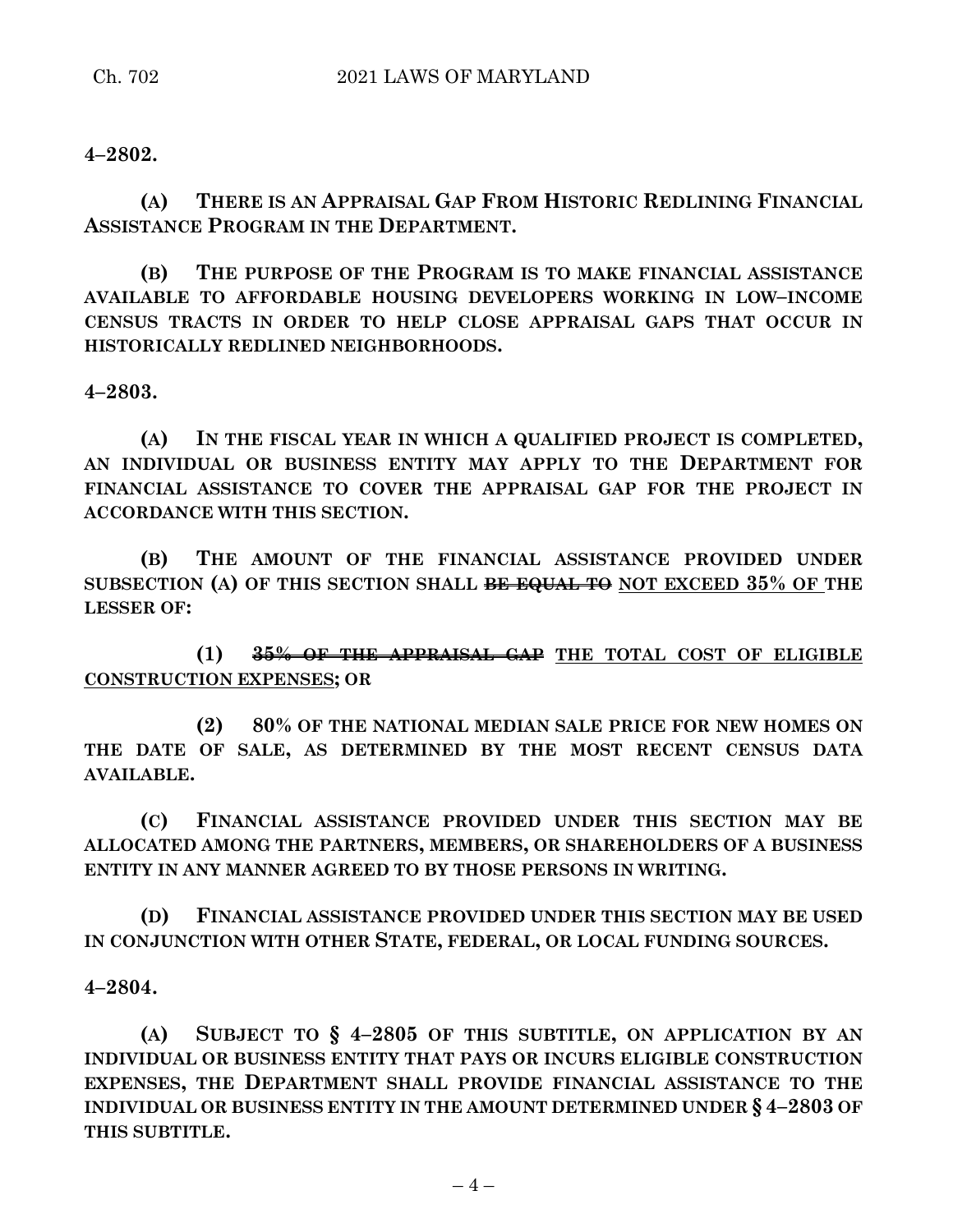**(B) THE APPLICATION SHALL BE IN THE FORM AND SHALL CONTAIN ANY INFORMATION THAT THE DEPARTMENT REQUIRES BY REGULATION.**

**(C) THE DEPARTMENT SHALL APPROVE ALL APPLICATIONS THAT QUALIFY FOR FINANCIAL ASSISTANCE UNDER THIS SUBTITLE:**

# **(1) ON A FIRST–COME, FIRST–SERVED BASIS; AND**

**(2) IN A TIMELY MANNER.**

**4–2805.**

**(A) THERE IS AN APPRAISAL GAP FROM HISTORIC REDLINING FINANCIAL ASSISTANCE FUND.**

**(B) (1) THE FUND IS A SPECIAL, NONLAPSING FUND THAT IS NOT SUBJECT TO § 7–302 OF THE STATE FINANCE AND PROCUREMENT ARTICLE.**

**(2) THE MONEY IN THE FUND SHALL BE INVESTED AND REINVESTED BY THE STATE TREASURER, AND INTEREST AND EARNINGS SHALL BE CREDITED TO THE GENERAL FUND OF THE STATE.**

**(C) (1) (I) EXCEPT AS OTHERWISE PROVIDED IN THIS PARAGRAPH, FOR ANY FISCAL YEAR, THE DEPARTMENT MAY NOT PROVIDE FINANCIAL ASSISTANCE UNDER THIS SUBTITLE IN THE AGGREGATE TOTALING MORE THAN THE AMOUNT APPROPRIATED FOR THE FUND FOR THAT FISCAL YEAR IN THE STATE BUDGET AS APPROVED BY THE GENERAL ASSEMBLY.**

**(II) IF THE AGGREGATE FINANCIAL ASSISTANCE AMOUNTS PROVIDED IN A FISCAL YEAR TOTAL LESS THAN THE AMOUNT APPROPRIATED FOR THE FUND FOR THAT FISCAL YEAR, ANY EXCESS AMOUNT SHALL REMAIN IN THE FUND AND MAY BE ALLOCATED FOR THE NEXT FISCAL YEAR.**

**(III) FOR ANY FISCAL YEAR, IF FUNDS ARE TRANSFERRED FROM THE FUND UNDER THE AUTHORITY OF ANY PROVISION OF LAW OTHER THAN SUBSECTION (D) OF THIS SECTION, THE MAXIMUM FINANCIAL ASSISTANCE AMOUNTS IN THE AGGREGATE THAT THE DEPARTMENT MAY PROVIDE SHALL BE REDUCED BY THE AMOUNT TRANSFERRED.**

**(2) FOR EACH FISCAL YEAR, THE GOVERNOR SHALL INCLUDE IN THE ANNUAL BUDGET BILL AN APPROPRIATION OF \$4,000,000 FOR THE FUND.**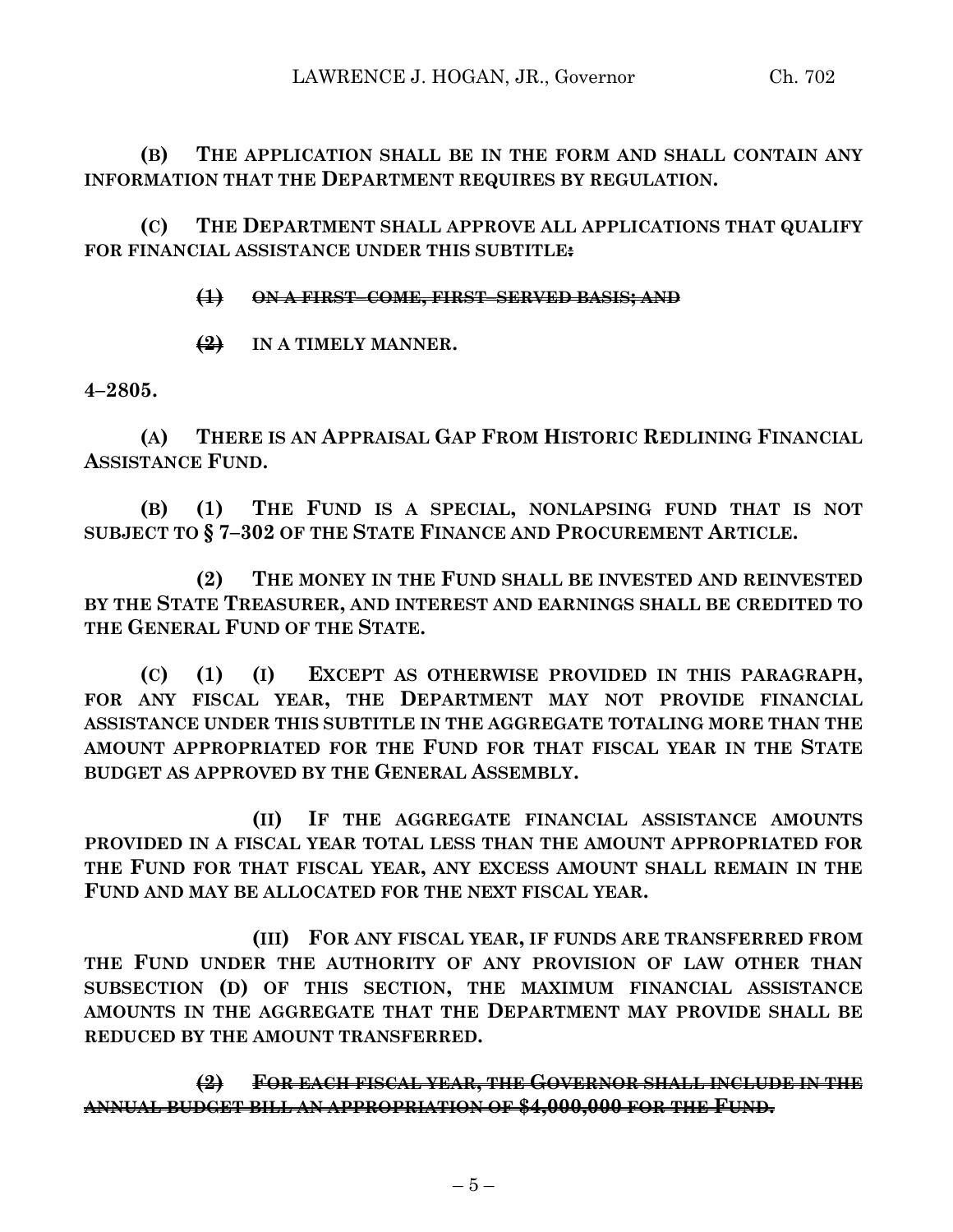**(3) (2) NOTWITHSTANDING THE PROVISIONS OF § 7–213 OF THE STATE FINANCE AND PROCUREMENT ARTICLE, THE GOVERNOR MAY NOT REDUCE AN APPROPRIATION FOR THE FUND IN THE STATE BUDGET AS APPROVED BY THE GENERAL ASSEMBLY.**

**(D) MONEY IN THE FUND MAY BE USED ONLY FOR THE PURPOSE OF PROVIDING FINANCIAL ASSISTANCE IN ACCORDANCE WITH THIS SUBTITLE.**

**(E) ON OR BEFORE JANUARY 1 EACH YEAR, EACH COUNTY SHALL SUBMIT A REPORT TO THE DEPARTMENT THAT DETAILS THE TARGETED AREAS FOR HOMEOWNERSHIP THAT WOULD QUALIFY FOR FINANCIAL ASSISTANCE PROVIDED UNDER THIS SUBTITLE.**

**(F) ON OR BEFORE MARCH 1 EACH YEAR, THE DEPARTMENT SHALL SUBMIT A REPORT, IN ACCORDANCE WITH § 2–1257 OF THE STATE GOVERNMENT ARTICLE, TO THE SENATE BUDGET AND TAXATION COMMITTEE, THE HOUSE APPROPRIATIONS COMMITTEE, AND THE HOUSE COMMITTEE ON WAYS AND MEANS ON THE NUMBER OF FUNDS DEPLOYED TO CENSUS TRACTS WITH A MAJORITY RACIAL MINORITY POPULATION.**

**4–2806.**

**THE DEPARTMENT SHALL ADOPT:**

# **(1) REGULATIONS TO SPECIFY CRITERIA FOR THE APPLICATION FOR AND APPROVAL OF THE FINANCIAL ASSISTANCE UNDER THIS SUBTITLE; AND**

**(2) ANY OTHER REGULATIONS NECESSARY TO CARRY OUT THE PROVISIONS OF THIS SUBTITLE.**

SECTION 2. AND BE IT FURTHER ENACTED, That, for the purpose of determining whether there has been discrimination on the basis of race in community investments, real estate financing, or real estate appraisals, the Department of Housing and Community Development shall:

(1) conduct a study, aggregated by race, zip codes, and census tracts, of housing values, appraisals, and refinancing rates across the State over the past 30 years, including the impact of State and federal policies, such as infrastructure (road, park, and water and sewer) and other investments, on those communities; and

(2) on or before June 30, 2022, report its findings to the Governor and, in accordance with § 2–1257 of the State Government Article, the General Assembly.